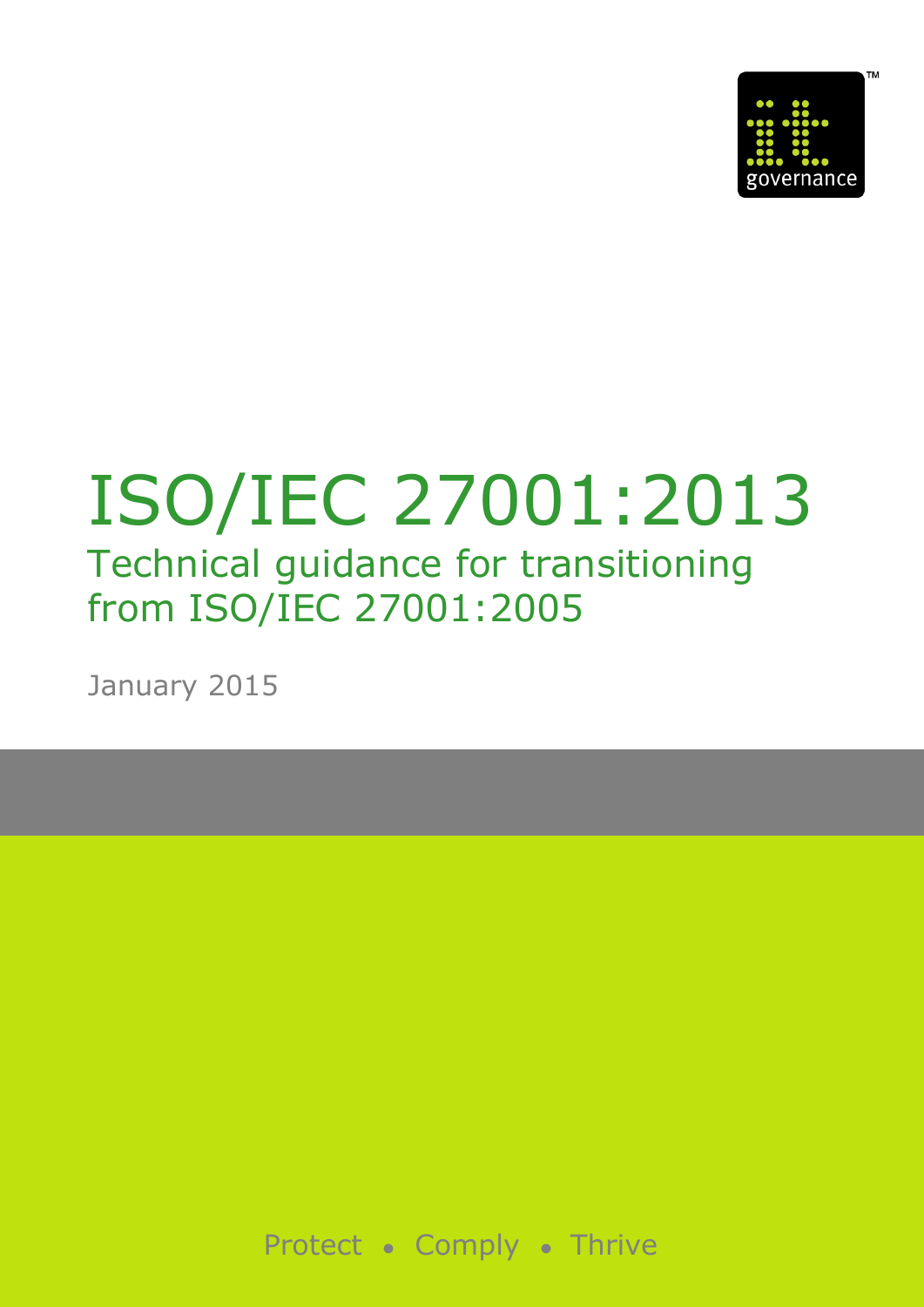## ISO/IEC 27001:2013 Technical guidance for transitioning from ISO/IEC 27001:2005

#### **Introduction**

ISO/IEC 27001:2005 has been superseded by ISO/IEC 27001:2013. The International Accreditation Forum (IAF) has announced that, as of 1 October 2014, no more accredited certificates to ISO 27001:2005 will be issued. From that date, certification bodies may only issue certificates to the new version of the Standard, [ISO](https://www.itgovernance.co.uk/shop/product/isoiec-27001-2013-iso-27001-standard-isms-requirementsutm_source=green-paper&utm_medium=technicalguidance)  [27001:2013.](https://www.itgovernance.co.uk/shop/product/isoiec-27001-2013-iso-27001-standard-isms-requirementsutm_source=green-paper&utm_medium=technicalguidance)

The deadline for certification bodies (CBs) to transition from ISO 27001:2005 to ISO 27001:2013 has been set as 1 October 2015. Once transitioned, CBs will look to transition their clients promptly, and will carry out transition audits at their next scheduled surveillance visits.

If your ISMS is currently certified to the 2005 version of ISO27001, then you need to act now to comply with the requirements of the 2013 version of the Standard.

This green paper explains the differences between the two versions of the Standard and outlines the changes you will need to make to your ISMS to maintain its compliance with – and certification to – ISO27001.

#### **The information security management system (ISMS)**

ISO27001 sets out the requirements of an ISMS, which is defined as 'a systematic approach for establishing, implementing, operating, monitoring, reviewing, maintaining and improving an organisation's information security to achieve business objectives' 1 . An ISMS

focuses on protecting three key aspects of information:

**Confidentiality**

The information is not available or disclosed to unauthorised people, entities or processes.

- **Integrity** The information is complete and accurate, and protected from corruption.
- **Availability** The information is accessible and usable by authorised users.

ISO/IEC 27000, which provides the standard definitions used in ISO 27001:2013, states that information security can also involve other properties, such as authenticity, accountability, nonrepudiation and reliability.

#### **Overview of notable changes to ISO27001**

The 2013 version of ISO27001 is substantially different from the 2005 iteration. This section lists the notable changes to the Standard. See **Summary of changes to management system clauses**, below, for detailed information about specific changes.

The Standard no longer formally adopts the Plan-Do-Check-Act (PDCA) process model, leaving it to the organisation to determine and adopt a continual improvement model that suits its own environment.

The Standard states that the order in which requirements are presented does not reflect

<sup>1</sup> ISO/IEC 27000:2014, section 3.2.1.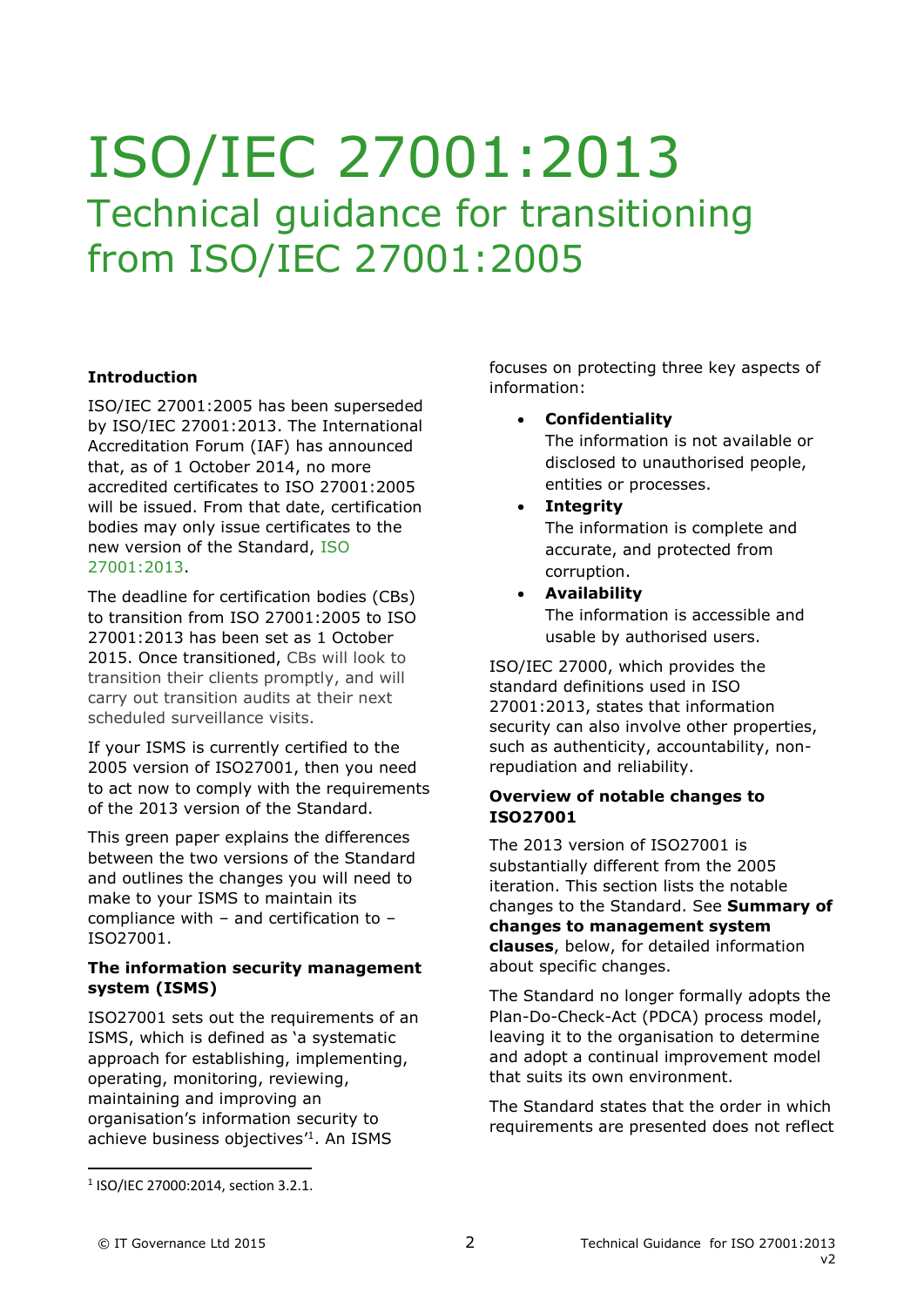their importance or the order in which they should be implemented.

The *Terms and definitions* clause has been removed, and reference is instead made to the current version of ISO27000, which provides terms and definitions for all ISO27000-series standards. While this change at first appears purely cosmetic, it does result in a change of definition for such key terms as 'risk' (now the 'effect of uncertainty on objectives' rather than the 'combination of the probability of an event and its consequence'). It also means that when ISO27000 is updated, the terms and definitions for ISO27001 are automatically updated.

The scope now requires that organisations consider 'external and internal issues', 'interested parties', and the information security requirements of those interested parties. This is intended to ensure that the ISMS is relevant to the organisation's activity, and to provide assurance to its stakeholders that it is appropriate.

The ISO 27001:2013 information security risk assessment requirements are less prescriptive than those of ISO 27001:2005, and are aligned with ISO 31000:2009, the international standard for risk management:

- Threats and vulnerabilities are no longer referred to in the management system requirements.
- The risk assessment does not have to be asset-based.
- Risk treatment is to be achieved through the selection of controls determined necessary by a risk assessment. These controls are then compared with the Annex A controls to ensure that no essential controls have been omitted.
- Risks are treated and residual risk is accepted by 'risk owners' rather than 'asset owners'.

Management involvement is strengthened in leadership and review.

Documentation is no longer addressed through 'control of documents' and 'control of records'. The *Documented information* subclause now describes 'documented information required by this International Standard' and 'documented information determined by the organisation as being necessary for the effectiveness of the information security management system'. This allows the organisation greater latitude in determining the necessity of specific records and documents. It also simplifies the security procedures for the handling of documents and information.

There is a significant expansion of the requirements relating to setting information security objectives, evaluating information security performance, and measuring the effectiveness of the ISMS.

The requirement that internal auditors shall not audit their own work is absent in the 2013 version of ISO27001, but the need to ensure objectivity and impartiality remains.

Preventive action is no longer a separate requirement.

Finally, a number of requirements for communication have been introduced.

#### **The new structure of ISO27001**

ISO 27001:2013 adopts Annex  $SL<sup>2</sup>$ , the harmonised structure now used for all ISO management system standards. This new structure provides a clearer view of the requirements of the ISMS than before, as there are now more top-level clauses into which the requirements have been rearranged:

- *0. Introduction*
- *1. Scope*
- *2. Normative references*
- *3. Terms and definitions*
- *4. Context of the organisation*
- *5. Leadership*
- *6. Planning*
- *7. Support*

<sup>2</sup> Annex SL of ISO/IEC Directives, Part 1, Consolidated ISO Supplement, 2013.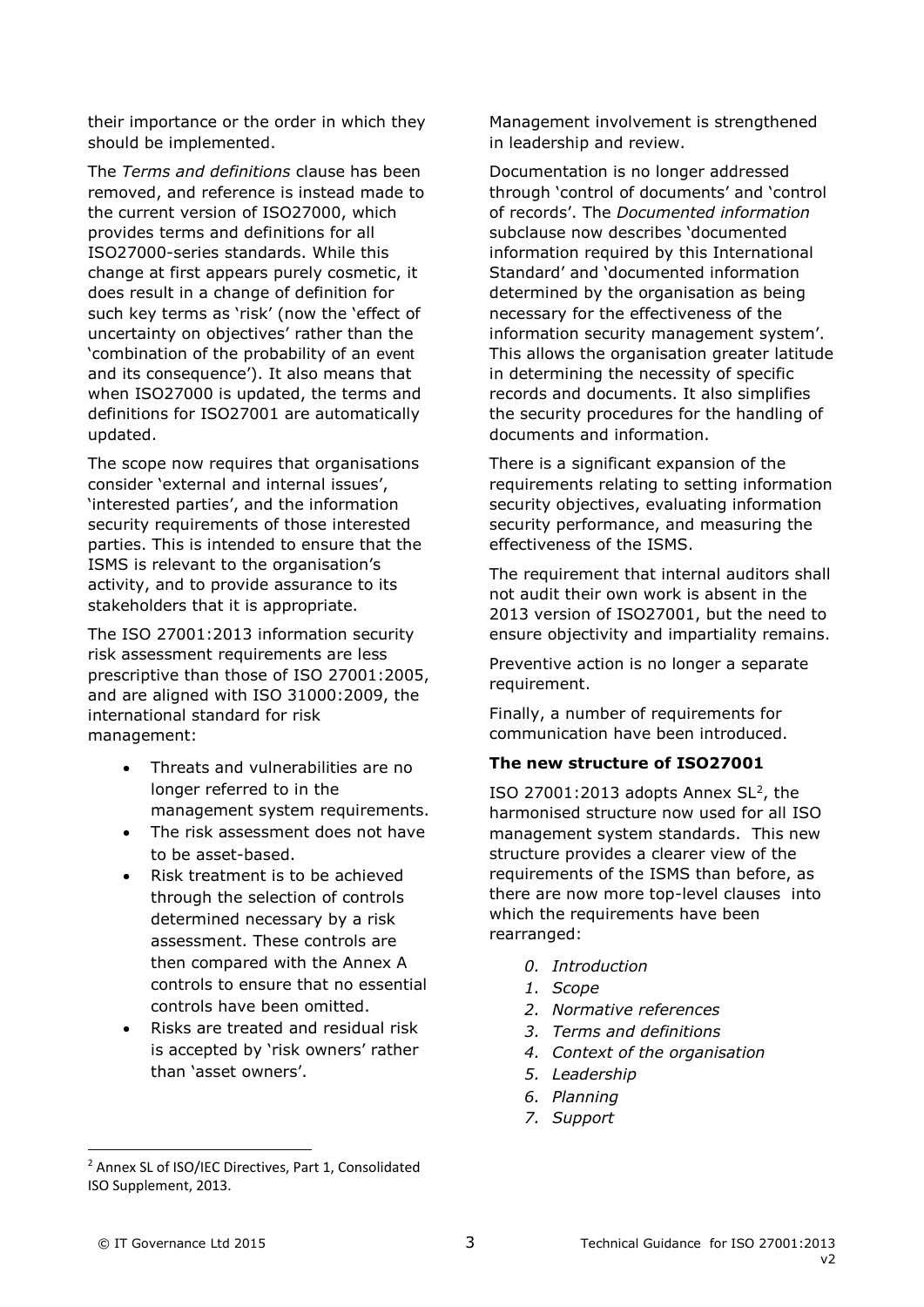- *8. Operation*
- *9. Performance evaluation*
- *10. Improvement*

Annex A has also been restructured into fewer controls (114), which have been divided into a larger number of categories:

- *A.5. Information security policies*
- *A.6. Organisation of information security*
- *A.7. Human resources security*
- *A.8. Asset management*
- *A.9. Access control*

#### **ISO 27001:2005 ISO 27001:2013**

#### **Structure**

The ISMS requirements are spread across five clauses, which approach the ISMS from a managerial perspective:

- *4. Information security management system*
- *5. Management responsibility*
- *6. Internal ISMS audits*
- *7. Management review of the ISMS*
- *8. ISMS improvement*
- *A.11. Physical and environmental security*
- *A.12. Operations security*
- *A.13. Communications security*
- *A.14. System acquisition, development and maintenance*
- *A.15. Supplier relationships*
- *A.16. Information security incident management*
- *A.17. Information security aspects of business continuity management*
- *A.18. Compliance*

#### **Structure**

The ISMS requirements are spread across seven clauses, which do not have to be followed in the order they are listed:

- *4. Context of the organisation*
- *5. Leadership*
- *6. Planning*
- *7. Support*
- *8. Operation*
- *9. Performance evaluation*
- *10. Improvement*

#### *Implications for transition*

The most obvious feature of the new structure is the addition of clause 4, *Context of the organisation*. The 2013 version of the Standard now ensures that the ISMS is aligned with the organisation's business objectives and processes, as well as ensuring that it fulfils business, regulatory and contractual obligations from the very beginning.

The new Standard also provides greater focus on communication, spreading the responsibility for information security further across the enterprise and business partners.

#### *A.10. Cryptography*

#### **Summary of changes to management system clauses**

#### *0. Introduction*

The Plan-Do-Check-Act (PDCA) process approach to establishing, implementing, operating, monitoring, reviewing, maintaining and improving an ISMS has been removed, as have all references to it. (The 2005 version of the Standard referenced it in clause 4, *General requirements*.)

It is worth acknowledging that the ISO Directive for management system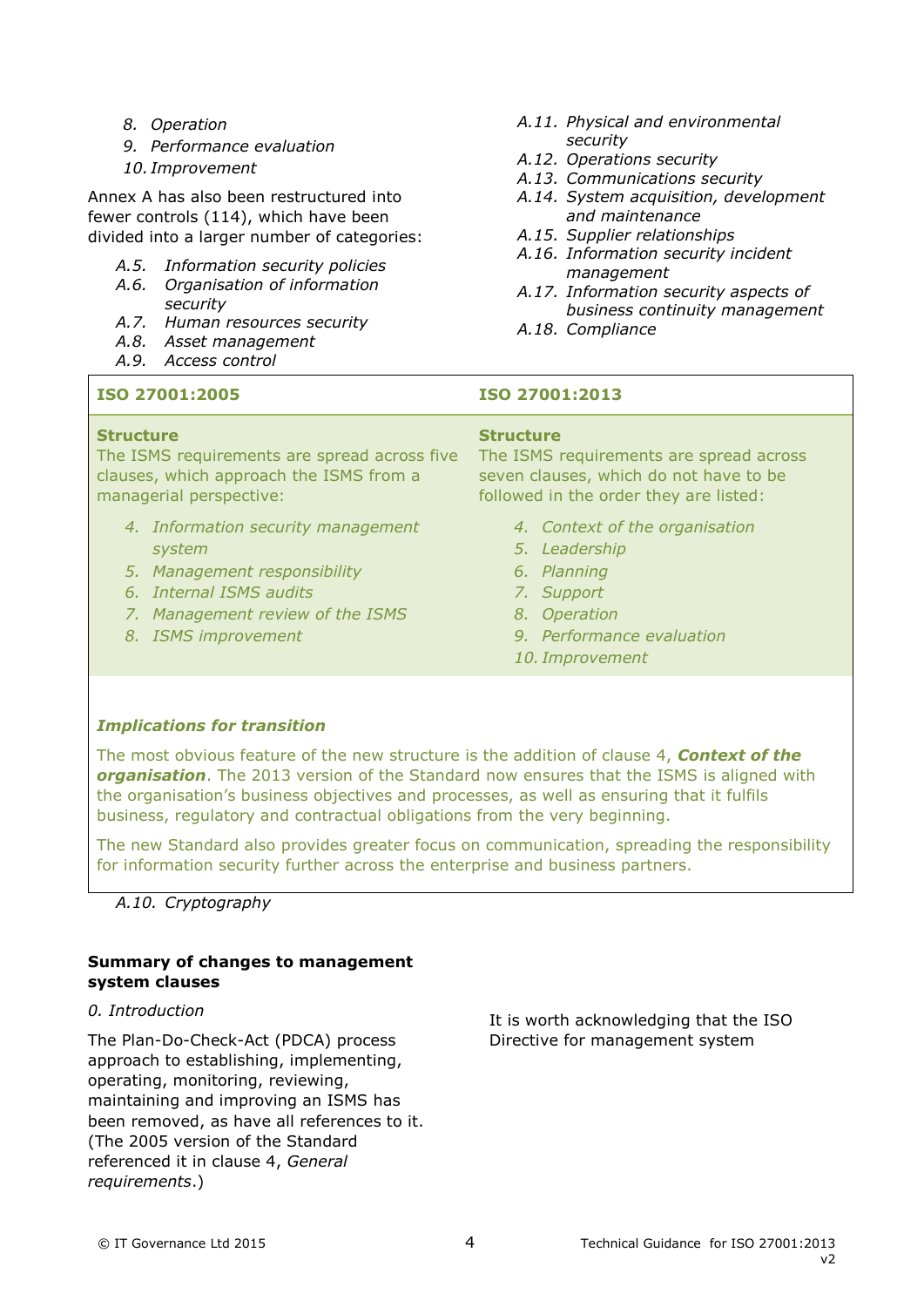standards $3$  says: "An effective management system is usually based on managing the organisation's processes using a 'Plan-Do-Check-Act' approach in order to achieve the intended outcomes".

#### *1. Scope*

Subclauses 1.1 and 1.2 have been condensed into one paragraph, removing any overlap with the requirements in clauses 4 to 10.

#### *2. Normative references*

ISO27000 is quoted as a normative reference and is described as 'indispensable' for the application of ISO 27001:2013.

The code of practice ISO 27002 is no longer defined as a normative reference.

#### *3. Terms and definitions*

The list of terms and definitions has been replaced by a reference to the current version of ISO 27000, which standardises terms and definitions for the entire ISO27000 family of standards. (At the time of writing, the current version is ISO 27000:2014.)

This change means risk is now defined as the:

effect of uncertainty on objectives

[SOURCE: ISO Guide 73:2009] NOTE 1 to entry: An effect is a deviation from the expected positive or negative.

NOTE 2 to entry: Uncertainty is the state, even partial, of deficiency of information related to, understanding or knowledge of, an event (2.25), its consequence (2.14), or likelihood (2.45).

Note 3 to entry: Risk is often characterised by reference to potential events (2.25) and consequences (2.14), or a combination of these.

Note 4 to entry: Risk is often expressed in terms of a combination of the consequences (2.14) of an event (including changes in circumstances) and the associated likelihood (2.45) of occurrence.

Note 5 to entry: In the context of information security management systems, information security risks can be expressed as effect of uncertainty on information security objectives.

Note 6 to entry: Information security risk is associated with the potential that **threats** (2.83) will exploit **vulnerabilities** (2.89) of an information asset or group of information assets and thereby cause harm to an organisation.

Please see [ISO 27000:2014](http://www.itgovernance.co.uk/shop/p-707-isoiec-27000-2014-iso-27000-iso27000-isms-overview-and-vocabulary.aspx?utm_source=green-paper&utm_medium=technicalguidance) for other definitions.

#### *4. Context of organisation*

*4.1 Understanding the organisation and its context*

This subclause requires the organisation to 'determine external and internal issues that are relevant to its purpose and affect its ability to achieve the intended outcome(s)' of the ISMS.

It references subclause 5.3 of ISO 31000:2009 (*Risk management - Principles and guidelines*), which considers establishing the external and internal context of the organisation, and the context of the risk management process. This includes ensuring 'that the objectives and concerns of external stakeholders are considered when developing risk criteria' and should align the organisation's security stance with its stakeholders' expectations. (See comments on subclause 5.2 *Policy*, below.)

#### *4.2 Understanding the needs and expectations of interested parties*

This subclause requires the organisation to determine the interested parties that are

<sup>3</sup> ISO/IEC Directives, Part 1, Consolidated ISO Supplement, 2013.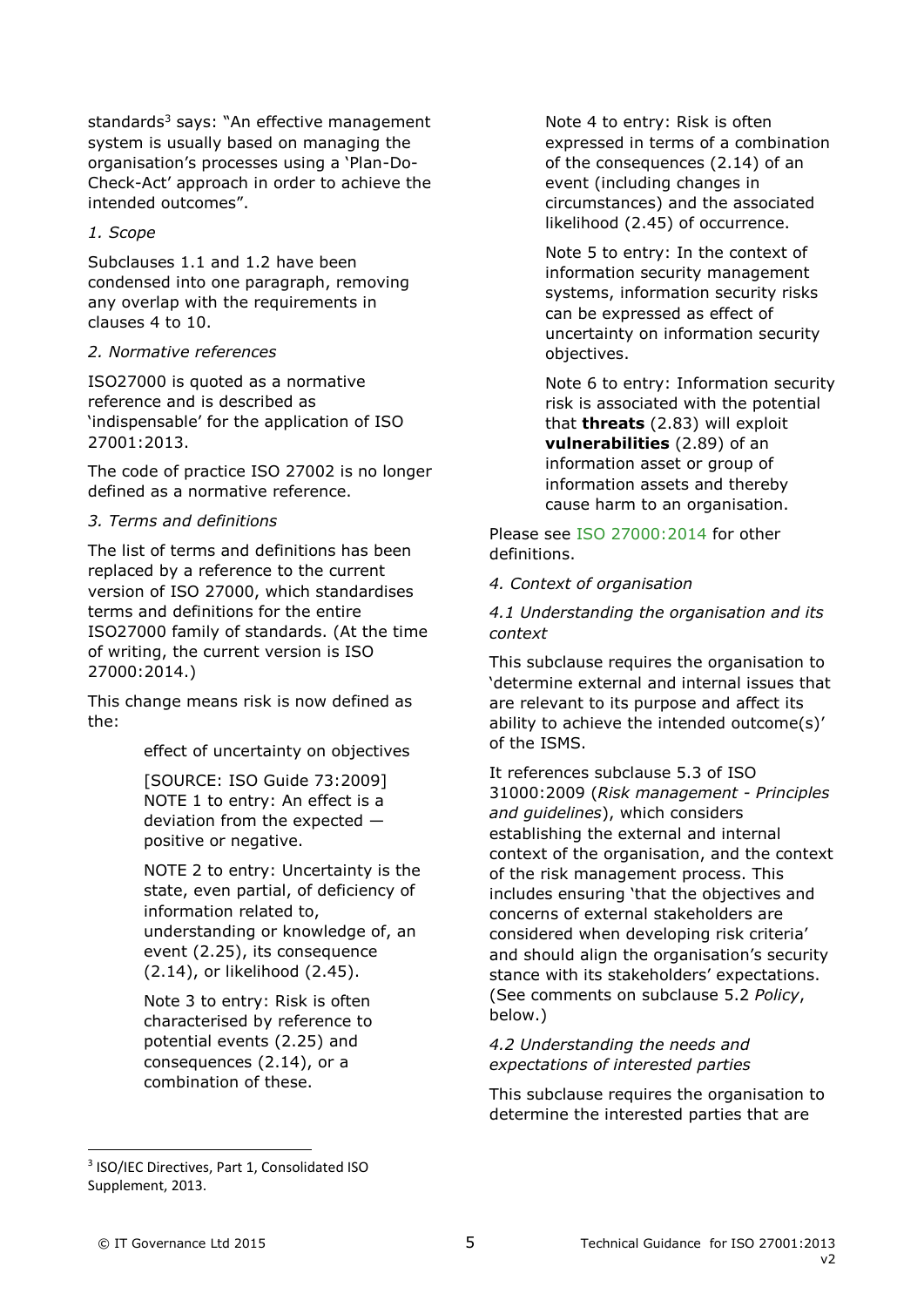relevant to its ISMS and the requirements they have relevant to information security. These requirements may include 'legal and regulatory requirements and contractual obligations'.

#### *4.3 Determining the scope of the information security management system*

This subclause introduces the requirement for the organisation to determine the 'applicability' of its ISMS to establish its scope, and states that, in doing so, the organisation should consider the aspects identified in clause 4. There is an explicit requirement for 'interfaces and dependencies' to be considered as well.

#### *4.4 Information security management system*

This is a slight variation on subclause 4.1 of ISO 27001:2005, with the addition of a requirement to continually improve the ISMS. (As described above, the reference to the PDCA model has been removed.)

#### *5. Leadership*

The term 'leadership' has been introduced, as have requirements specifically relating to the 'top management' of the organisation subject to the ISMS.

#### *5.1 Leadership and commitment*

These requirements are more holistic than those in the 2005 version of the Standard. They also include the first reference to information security objectives, in subclause 5.1 a). Objectives are also referenced in subclauses 5.2 b) *Policy*, 6.2 *Objectives and plans to achieve them*, 8.1 *Operational planning and control* and 9.3 *Management review*.

There is a new requirement to integrate the ISMS requirements into the organisation's processes and the requirement for communication (subclause 4.2.4 c) in the 2005 version) is enhanced.

#### *5.2 Policy*

Throughout the Standard, the top-level policy requirement is consistently referred to as the 'information security policy'. (The 2005 version referenced the 'information security policy' and 'ISMS policy' as two

different items, but acknowledged that one was a subset of the other and that they could both be described in a single document.)

Subclause 5.2 c) requires the information security policy to include a commitment to satisfy the applicable requirements of the ISMS.

#### *5.3 Organisational roles, responsibilities and authorities*

ISO 27001:2013 introduces the requirement that top management assigns (rather than determines) and communicates the responsibility and authority both for ensuring the ISMS conforms to the Standard and for reporting the ISMS's performance.

#### *6. Planning*

#### *6.1 Actions to address risks and opportunities*

#### *6.1.1 General*

Organisations should consider the external and internal issues and requirements of third parties and determine the risks and opportunities that need to be addressed in order to achieve their intended outcomes.

#### *6.1.2 Information security risk assessment*

The information security risk assessment process must include risk acceptance criteria as well as criteria for performing information risk assessments that consistently produce 'valid and comparable results'. (In ISO 27001:2005 the requirement was for 'comparable and reproducible results'.)

The risk assessment process should identify, analyse and evaluate the risks associated with the confidentiality, integrity and availability of information within the scope of the ISMS. Risk analysis should include an assessment of the consequences of the risk materialising, the realistic likelihood of the risk occurring, and the levels of risk. Evaluating the risks will compare the analysed levels of risk to the risk criteria and prioritise them for treatment.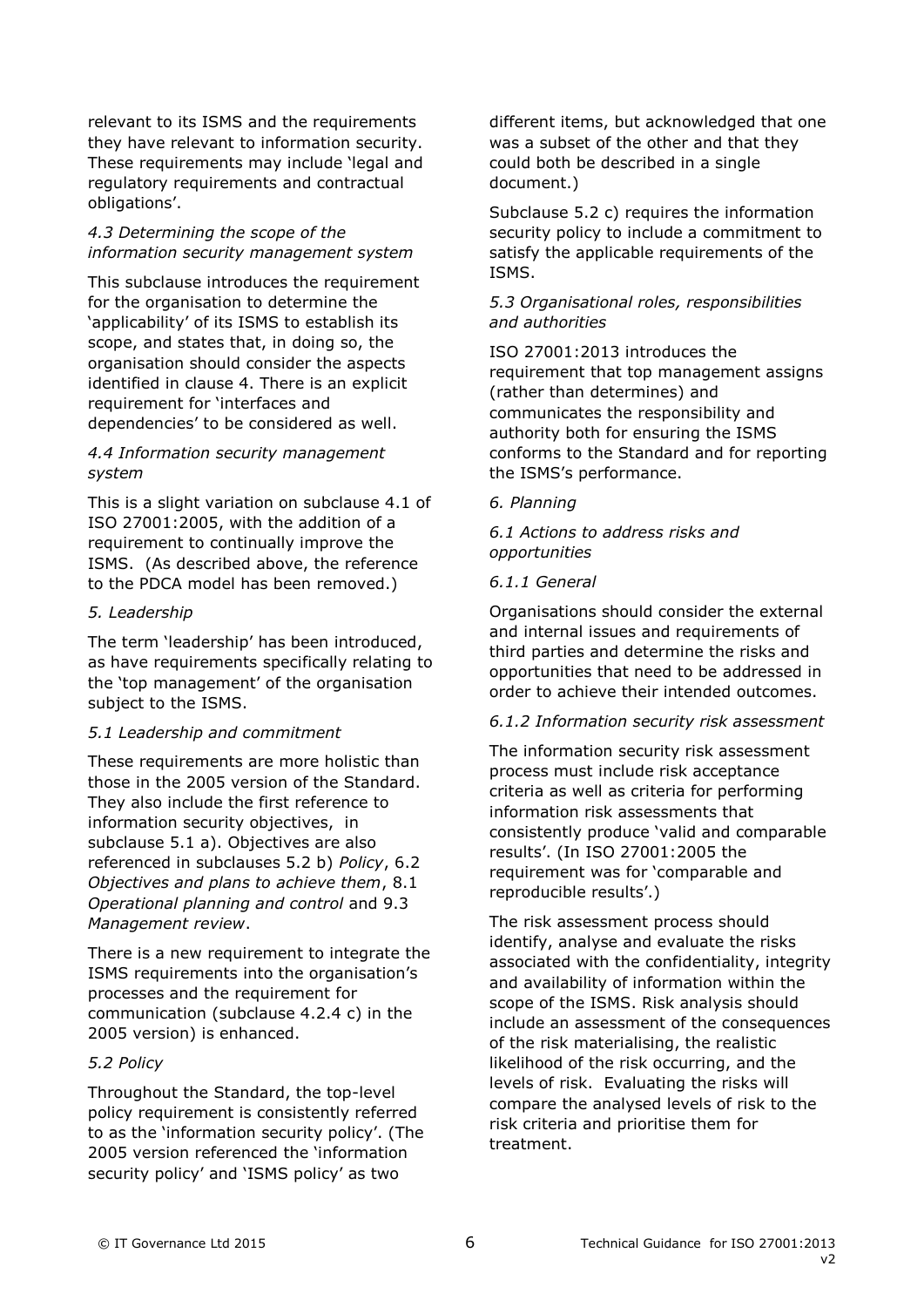As well as risks being identified, 'risk owners' must also be identified. (The 2005 version of the Standard required 'asset owners' to be identified.) 'Risk owner' is defined as a 'person or entity with the accountability and authority to manage a risk' [ISO 27000:2014].

#### *6.1.3 Information security risk treatment*

Taking into account the results of the risk assessment, an information security risk treatment process should be defined and applied in order to select the appropriate risk treatment options and design or identify required controls from any source. These controls should be compared to those provided in Annex A to ensure that no necessary controls have been omitted. The Standard states that the controls in Annex A are not exhaustive.

A Statement of Applicability containing the necessary controls should be produced. Subclause 6.1.3 d) strengthens the requirement that the inclusion of controls in the Statement of Applicability – as well as the exclusion of those from Annex  $A - is$ justified.

The requirement for a risk treatment plan remains. 'Risk owners' must approve it and accept the residual information security risks. (6.1.2 a) requires risk acceptance criteria to be defined.)

#### *6.2 Information security objectives and planning to achieve them*

This subclause builds on some of the requirements of subclause 5.1 of the 2005 version of the Standard, and requires information security objectives to be established, communicated and updated. They should take applicable information security requirements and risk assessment and treatment results into account, and should be consistent with the information security policy.

'If practicable', the objectives should be measured.

The plans for achieving information security objectives should include what will be done, what resources will be required, who will be responsible, when it will be completed, and how the results will be evaluated. This is a more specific set of requirements than found in ISO 27001:2005 (subclauses 4.2.2 a) and, to an extent, 4.2.2 b)).

#### *7. Support*

*Training, awareness and competence* (ISO 27001:2005 subclause 5.2.2) is now split into *Competence* (7.2) and *Awareness* (7.3).

#### *7.1. Resources*

What was covered in six subclauses in the 2005 version of the Standard (5.2.1 a) to f)) is now provided for in one sentence, with the remaining aspects covered elsewhere in the Standard.

#### *7.2 Competence*

Where ISO 27001:2005 required organisations to ensure the competence of responsible personnel by providing relevant training, ISO 27001:2013 goes further, requiring that organisations ensure all personnel are competent to do any work affecting information security 'on the basis of appropriate education, training, or experience'.

Where its employees are not deemed competent, an organisation should provide training or mentoring, reassign them, or hire/contract competent persons.<sup>4</sup>

#### *7.3 Awareness*

The requirements for awareness have been enhanced and some specific requirements have been added. All persons working under the organisation's control are to be aware of the information security policy and their contribution to the ISMS – including the benefits of improved information security performance, and the implications

<sup>4</sup> ISO 27000:2014 defines competence as the 'ability to apply knowledge and skills to achieve intended results'.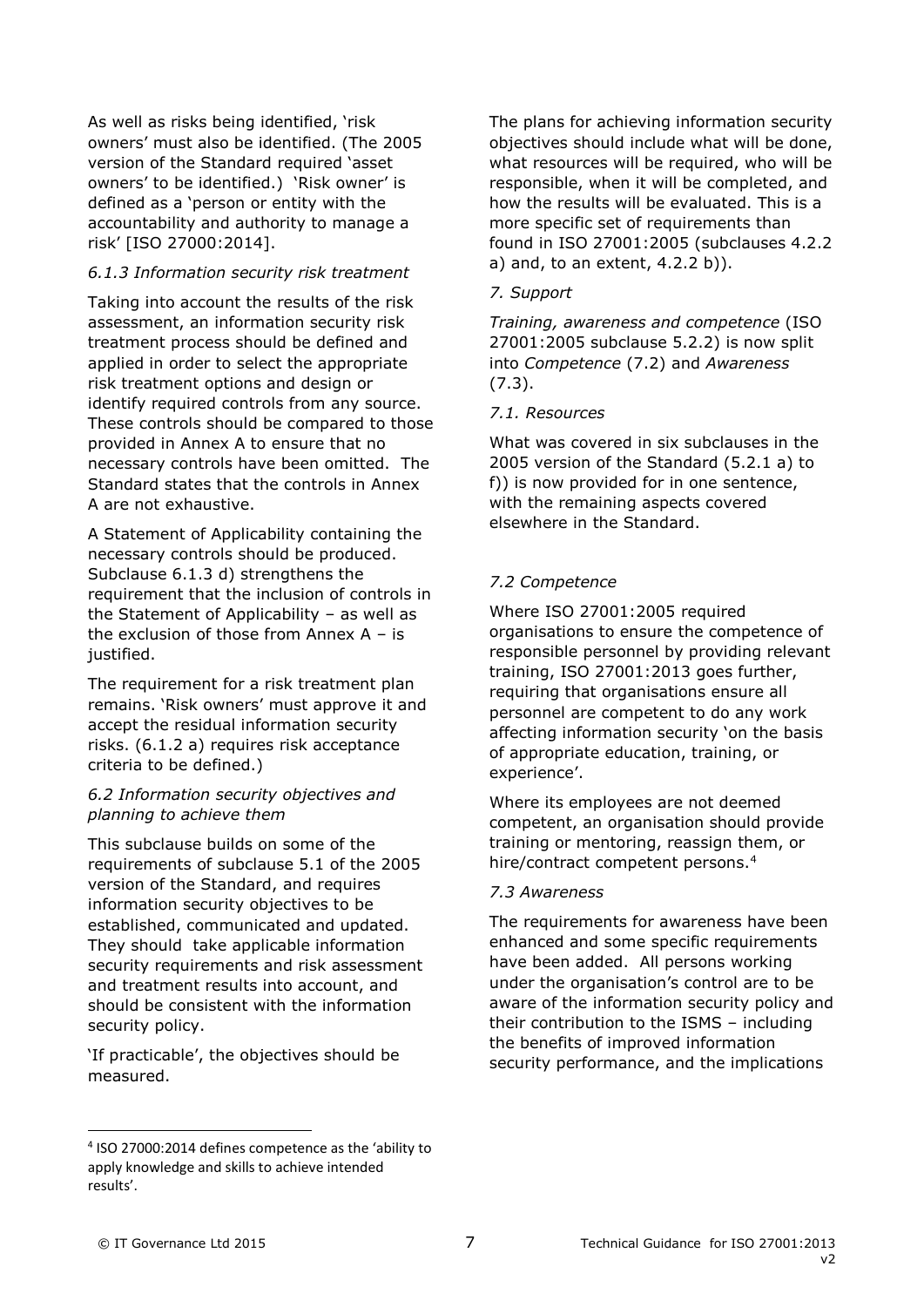of not conforming with the ISMS requirements.

#### *7.4 Communication*

The organisation shall determine the need for internal and external communications, including who should communicate, what they should communicate on, when and with whom they should communicate it, and the processes to be used. This is in addition to the other new requirements for communication found throughout the Standard.

#### *7.5 Documented Information*

ISO27001 now acknowledges that an organisation's documentation requirements are dependent on its size and 'type of activities, processes, products and services', on 'the complexity of processes and interactions', and – new in ISO  $27001:2013$  – on 'the competence of persons'. (See *7.2 Competence*, above.)

Where subclause 4.3 of ISO 27001:2005 (*Documentation requirements*) listed the specific documents required for an ISMS, ISO 27001:2013 recognises that each ISMS is specific to the organisation that implements it and that ISMS documentation will therefore vary from organisation to organisation.

Subclause 7.5 *Documented information* states only that the ISMS should include the documented information 'required' by the Standard, and relies on the organisation to identify for itself the actual documents it needs.

For convenience, all the documentation requirements of ISO 27001:2013 – not all of which are relevant to all organisations – are listed below. (The relevant subclause numbers are shown in parenthesis.)

- The scope  $(4.3)$ .
- The information security policy (5.2) e)).
- The information security risk assessment process (6.1.2).
- The information security risk treatment process (6.1.3).
- Statement of Applicability (6.1.3 d)).
- The information security objectives (6.2).
- Evidence of competence (7.2).
- Documentation necessary for the effectiveness of the ISMS (7.5.1 b)).
- Documentation necessary to have confidence that the processes required for operational planning and control have been carried out as planned (8.1).
- The results of information security risk assessments (8.2).
- The results of information security risk treatments (8.3).
- Evidence of the information security performance monitoring and measurement results (9.1).
- Internal audit programme(s) and audit results (9.2 g)).
- Evidence of the results of management reviews (9.3).
- Evidence of non-conformities and any subsequent actions taken, and the results of any corrective actions (10.1).

The Standard requires the organisation to consider the format ('e.g. language, software version, graphics') and media ('e.g. paper, electronic') for documented information.

The requirements for the creation, updating and control of documented information are largely similar to the 2005 version of the Standard, except for explicit reference to retention and disposal, and the control of documented information of external origin.

#### *8. Operation*

#### *8.1 Operational planning and control*

This subclause covers some of the '*Implement and operate the ISMS*' requirements from ISO 27001:2005 clause 4.2.2. It includes a requirement to control planned changes and review the consequences of unintended changes. It also explicitly states that outsourced processes are to be determined and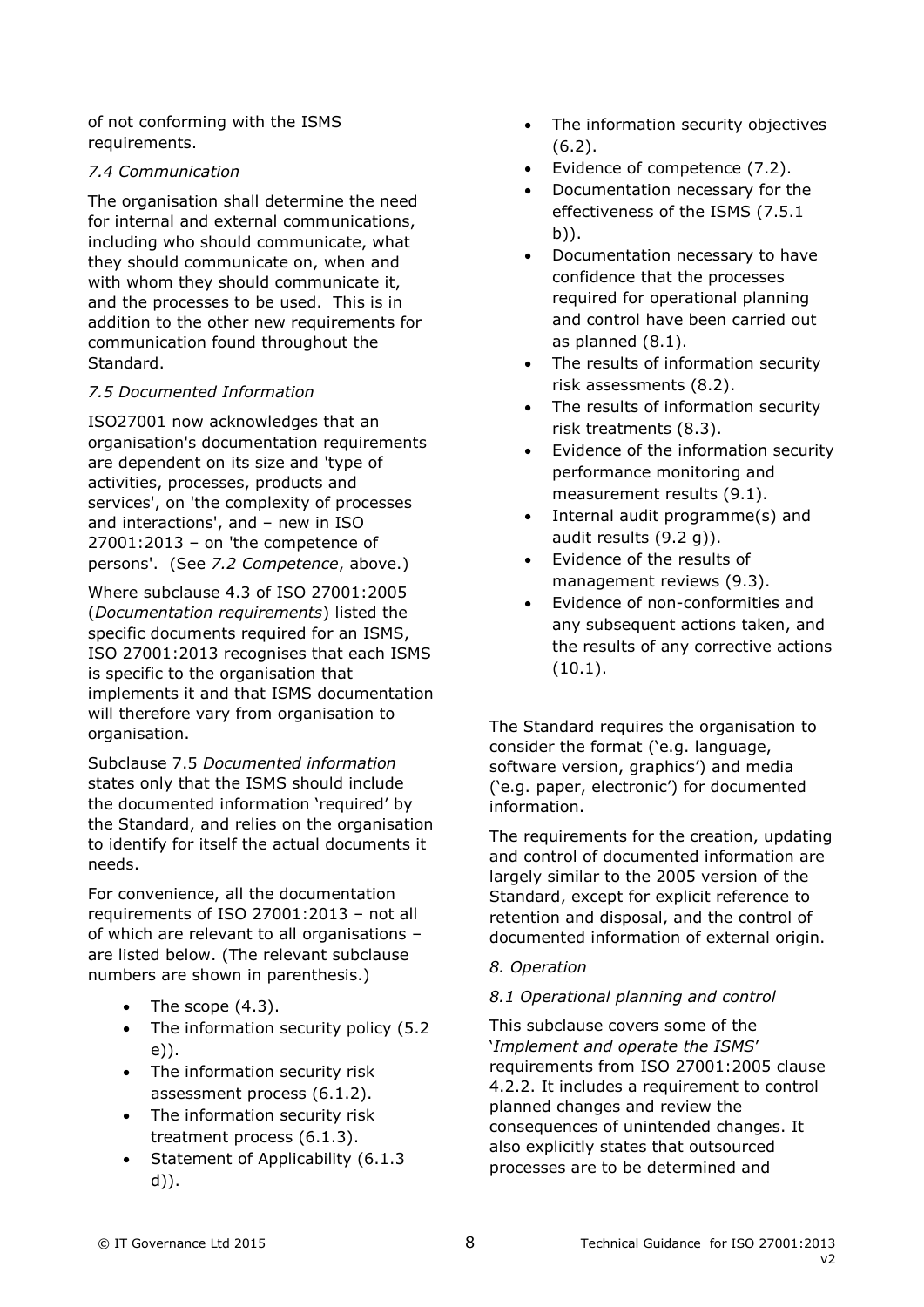controlled. (See also *4.3 Determining the scope of the information security management system*, above.)

#### *8.2 Information security risk assessment*

This subclause effectively replaces 4.2.3 d) in the 2005 version of the Standard ('The organisation shall … review risk assessments at planned intervals and review the residual risk and the identified acceptable levels of risks'), adding a reference to the criteria for performing information security risk assessments established by subclause 6.1.2 a).

#### *8.3: Information security risk treatment*

This subclause effectively replaces part of 4.2.2 b) in the 2005 version of the Standard, and states that organisations should implement a risk treatment plan.

#### *9. Performance Evaluation*

#### *9.1 Monitoring, measurement, analysis and evaluation*

Developed from subclauses 4.2.2 d) and 4.2.3 c) of the 2005 version, this subclause requires the organisation to determine the information security processes and controls that need to be monitored and measured in order to evaluate the performance and effectiveness of the ISMS.

The organisation must determine:

- what needs to be monitored and measured;
- valid methods for monitoring, measurement, analysis and evaluation that produce comparable and reproducible results;
- when the monitoring and measuring should be performed;
- who should monitor and measure;
- when the results of the monitoring and measurement should be analysed and evaluated;
- who should analyse and evaluate the results.

#### *9.2 Internal Audit*

This subclause recasts clause 6 of the 2005 version in simpler terms. The objective of internal audits is now described in fewer subclauses, and refers to 'the organisation's own requirements' rather than the specific considerations previously listed.

As in ISO 27001:2005, the audit programme should take into consideration the importance of the processes concerned and the results of previous audits. The specific restriction that 'auditors shall not audit their own work' has been removed, but the requirement that the selection of auditors and the conduct of audits should ensure objectivity and impartiality remains.

The requirement that 'the management responsible for the area being audited shall ensure that actions are taken without undue delay to eliminate detected nonconformities and their causes' has been removed.

ISO 27001:2013 introduces the requirement that audit results are 'reported to relevant management'. Together with the competence requirements of subclause 7.2, the practical impact of this change is likely to be negligible.

#### *9.3 Management Review*

Subclause 9.3 simplifies clause 7 of ISO 27001:2005 (*Management review of the ISMS*). The explicit requirement for a management review to be completed 'at least once a year' has been removed: ISO 27001:2013 states that 'top management' should review the ISMS at 'planned intervals' to 'ensure its continuing suitability, adequacy and effectiveness'. The Standard no longer lists required inputs, instead stating that the management review should consider actions from previous reviews, changes in relevant issues, feedback on information security performance, feedback from interested parties, risk assessment results and opportunities for continual improvement.

The management review output requirements have been consolidated into a single sentence stating that decisions related to continual improvement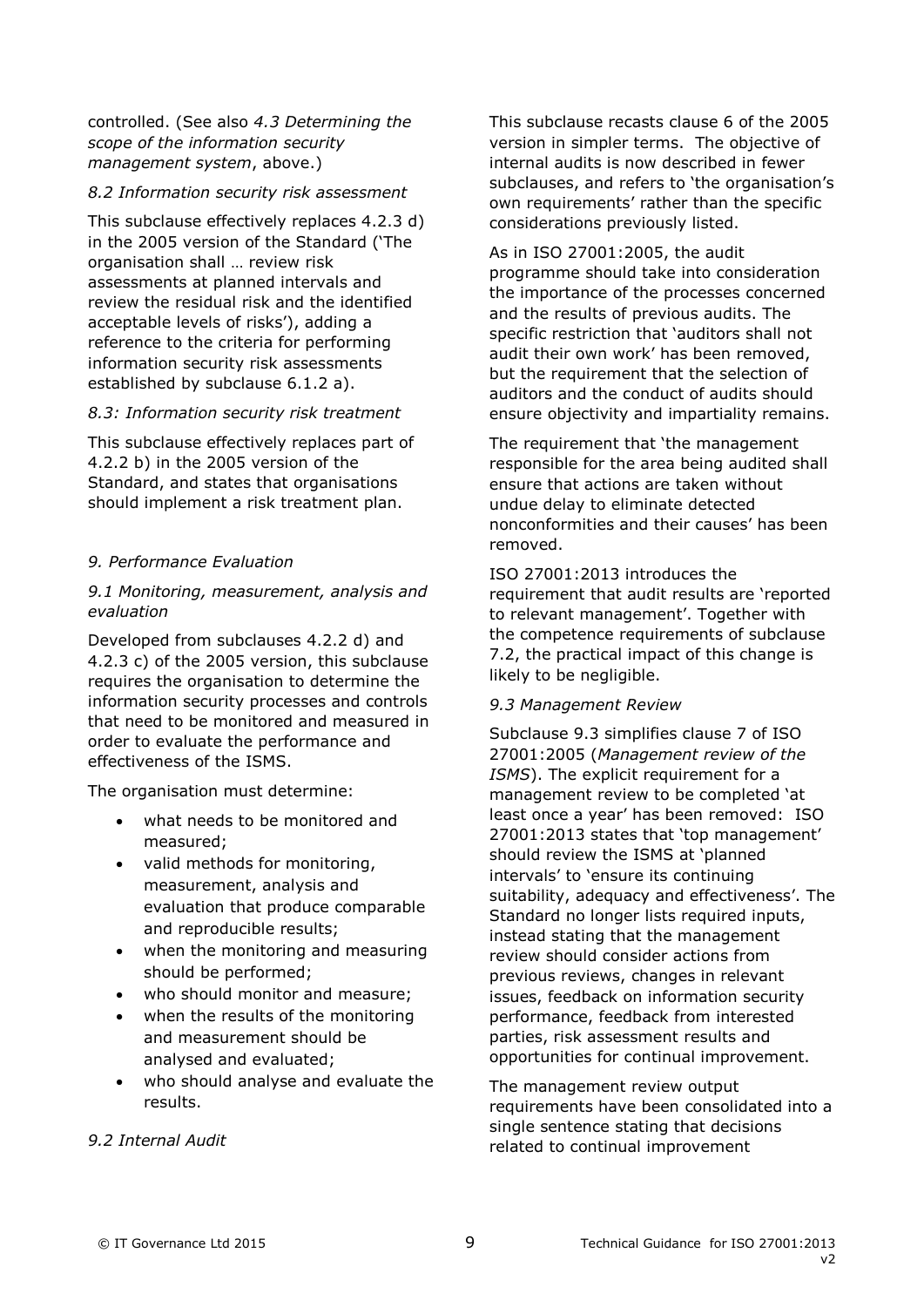opportunities and any need to change the ISMS should be included.

#### *10 Improvement*

*10.1 Nonconformity and corrective action*

The key change from subclauses 8.2 and 8.3 of ISO 27001:2005 is the removal of the requirement for the organisation to eliminate all nonconformities.

Now, the organisation must evaluate the need for the elimination of nonconformities to prevent their recurrence, having controlled and corrected them or dealt with their consequences. Corrective actions must be appropriate to the effects of the

nonconformities. The term 'preventive action' is no longer used in the Standard.

#### *10.2 Continual improvement*

The *Continual improvement* subclause is largely unchanged from section 8.1 of the 2005 version of the Standard. ISO 27001:2013 adds the requirement to continually improve the 'suitability' and 'adequacy' of the ISMS, and removes any specific instruction on carrying out continual improvement of the ISMS.

#### **ISO 27001:2005**

#### **Process**

The Standard clearly states that it follows the The Standard does not specify any particular PDCA (Plan-Do-Check-Act) model.

#### **ISO 27001:2013**

#### **Process**

process model.

The Standard requires that a process of continual improvement is used.

#### *Implications for transition*

Organisations that currently conform to ISO 27001:2005 will find the removal of a specified process model to be of negligible impact – PDCA is still valid under ISO 27001:2013. Organisations wishing to align the new continual improvement requirements with a process model used elsewhere in the organisation will also have minimal problems.

#### **ISO 27001:2005**

**Governance and management** Senior management plays a major role.

Management and board engagement is strong but the distinction between board and management is not clear.

#### **ISO 27001:2013**

#### **Governance and management**

Management roles are described as 'management' and 'top management', removing reference to the board.

The organisation is the part of the business that falls within the scope, and not necessarily the legal entity.

The board initiates the ISMS; management oversees the implementation of the ISMS.

#### *Implications for transition*

ISO 27001:2013 removes references to the board as part of the management system. In small organisations, the board and general management will still likely overlap, which may in practice blur the distinction between the two entities.

Organisations with an existing ISO 27001:2005 ISMS may need to clarify the roles of 'management' and 'top management' to distinguish the two entities.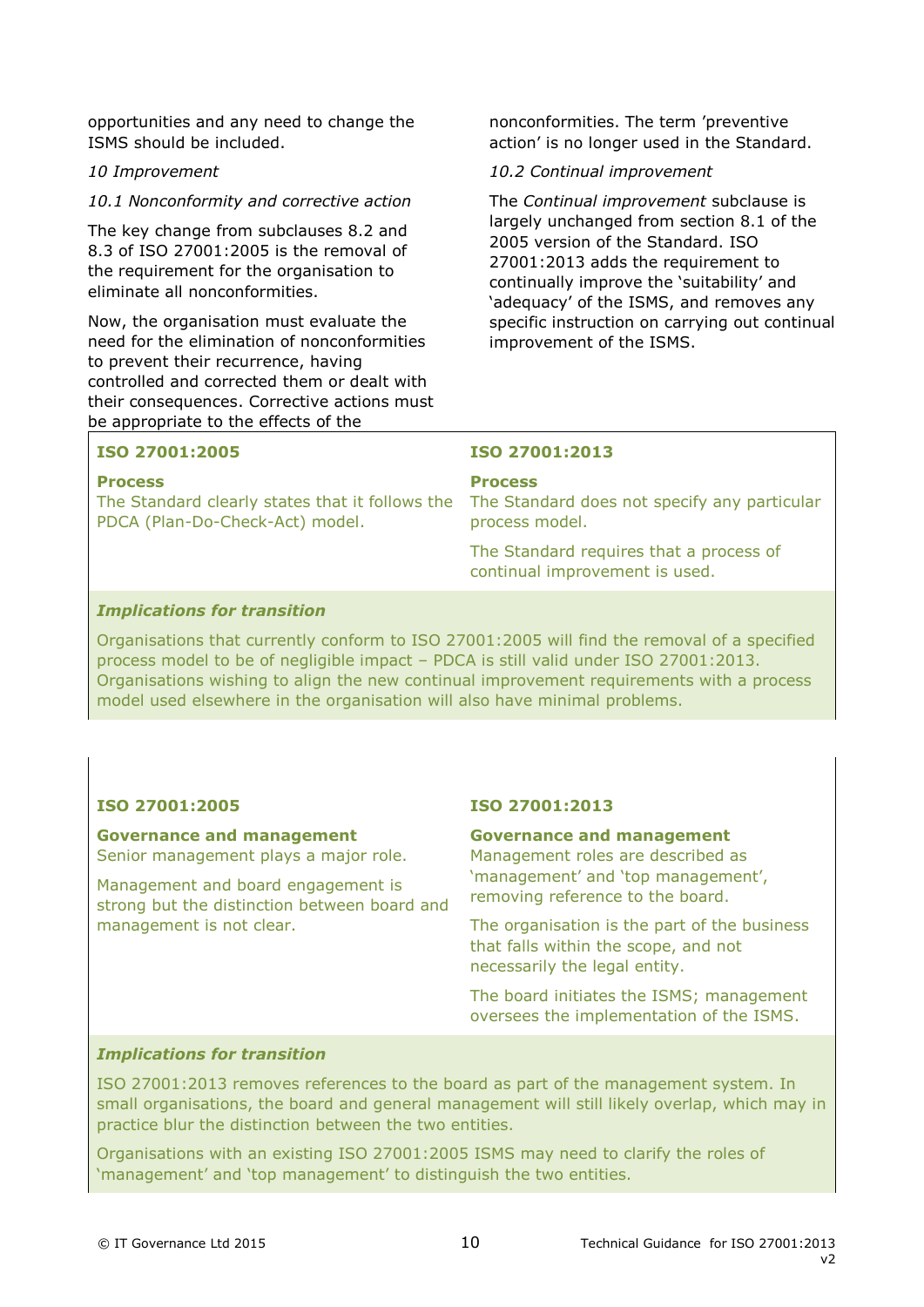#### **ISO 27001:2005**

#### **Risk assessments**

The definition of risk is the 'combination of the probability of an event and its consequences'.

The organisation identifies risks against assets.

The asset owner determines how to treat the risk, accepting residual risk.

Controls are drawn from Annex A.

Annex A is not exhaustive and additional controls can be drawn from other sources.

The Statement of Applicability records whether a control from Annex A is selected and why.

#### **ISO 27001:2013**

#### **Risk assessments**

The definition of risk is the 'effect of uncertainty on objectives', which may be positive or negative.

The risk assessment and risk treatment plan processes are aligned to ISO31000.

Baseline controls based on regulatory, business and contractual obligations may be identified and implemented before the risk assessment is conducted.

The organisation identifies risks to the organisation's information.

The assessment does not have to be assetbased.

The risk owner determines how to treat the risk, accepting residual risk.

Controls are drawn from any source or control set.

Selected controls are compared to those in Annex A.

The Statement of Applicability records whether a control from Annex A is selected and why.

#### *Implications for transition*

There is a significant difference between the two approaches to risk assessment, and making the transition to the approach prescribed in ISO 27001:2013 can take a significant shift in thinking. Adoption of the practices described in ISO31000 may smooth this process, but it must be rethought from first principles.

The most significant changes are that:

- You can assign baseline controls based on your contractual, business and regulatory requirements ahead of the risk assessment.
- The risk assessment is not asset-based.
- Risk treatments and the acceptance of residual risk are handled by the risk owner.

#### **Summary of new controls**

*A.6.1.5 – Information security in project management*

All projects will address information security, regardless of the nature of the project. This ensures that information security is dealt with from the bottom up.

*A.12.6.2 – Restrictions on software installation*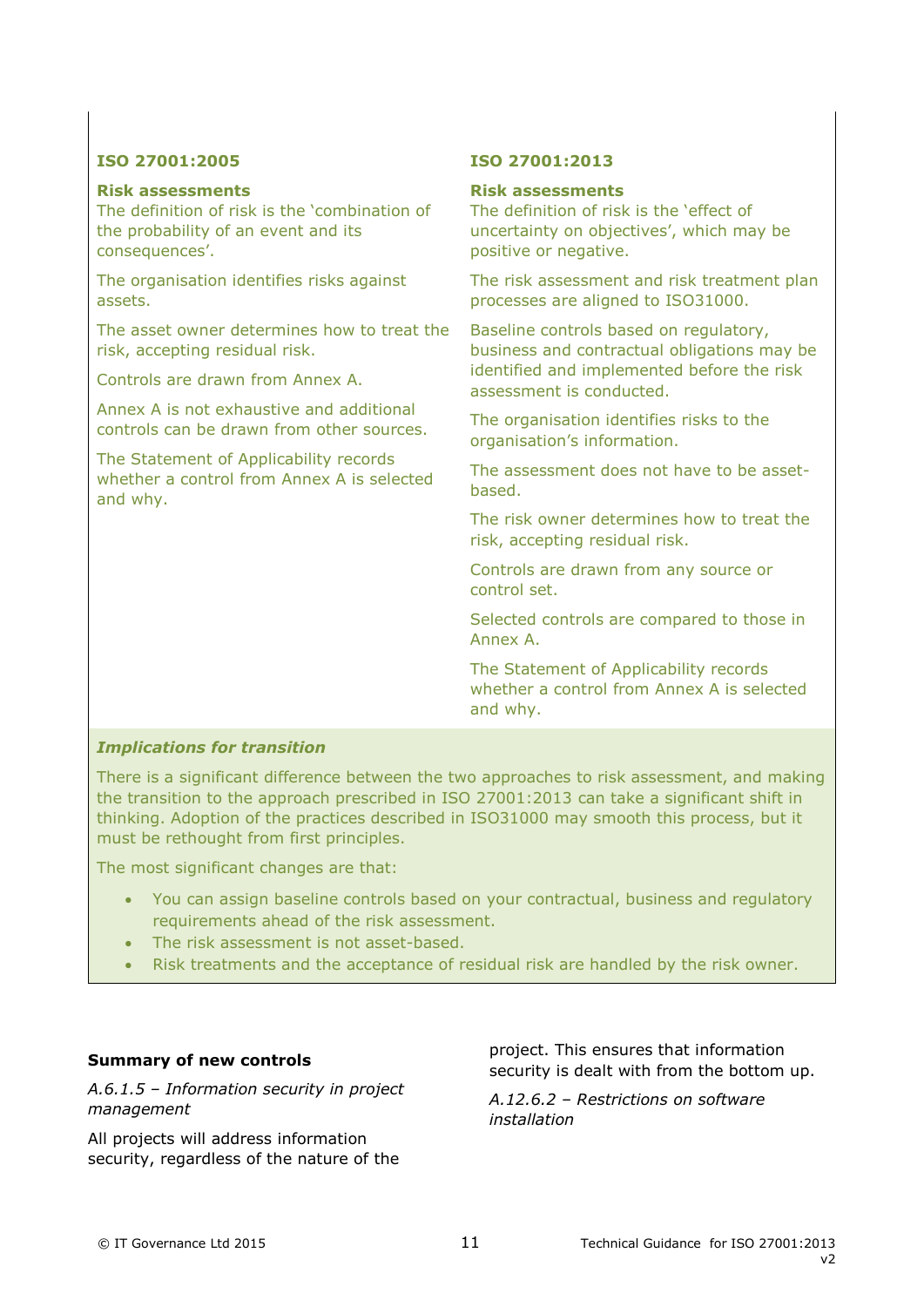Change controls are more carefully delineated, directing specific procedures to cover the installation of software by users.

#### *A.14.2.1 – Secure development policy*

Rules for the development of software and systems are established and applied. This relates to controls 14.1.1 and 14.1.3, which address the control of information systems and applications.

#### *A.14.2.5 – Secure system engineering principles*

This control replaces deleted controls with the broader notion of the use of good engineering and architecture to preserve system security.

#### *A.14.2.6 – Secure development environment*

The organisation should establish secure development environments for system development and integration across the whole development lifecycle. This control is deliberately broad to allow input from the earliest stages of the ISMS (identifying the nature of the organisation), rather than restrictively demanding measures that may not be relevant.

#### *A.14.2.8 – System security testing*

The organisation must test security functionality during development.

*A.15.1.1 – Information security policy for supplier relationships*

This control provides additional assurance to that covered by confidentiality and nondisclosure agreements.

#### *A.15.1.3 – Information and communication technology supply chain*

This control requires agreements with suppliers to address the information security risks associated with information and communications technology services and product supply chain.

*A.16.1.4 – Assessment of and decision on information security events*

Information security events are examined and assessed to determine whether they qualify as information security incidents.

This control applies an additional step in the incident management process.

#### *A.16.1.5 – Response to information security incidents*

In conjunction with control A.16.1.4, above, this control assures a more rigorous response to incidents and a more comprehensive incident management process.

#### *A.17.2.1 – Availability of information processing facilities*

Availability of information and processing facilities is clearly addressed as a continuation of the information security continuity controls in A.17.1.

#### **Summary of deleted controls**

The following controls no longer appear in ISO 27001. Other controls from ISO 27001:2005 are either wholly present in ISO 27001:2013 or are covered by new or modified controls.

*A.6.1.1 – Management commitment to information security*

*A.6.1.2 – Information security coordination*

*A.6.1.4 – Authorisation process for information processing facilities*

*A.6.2.1 – Identification of risks related to external parties*

*A.6.2.2 – Addressing security when dealing with customers*

*A.10.4.2 – Controls against mobile code*

*A.10.7.4 – Security of system documentation*

*A.10.8.5 – Business information systems*

*A.10.10.2 – Monitoring system use*

*A.11.4.2 – User authentication for external connections*

*A.11.4.3 – Equipment identification in networks*

*A.11.4.4 – Remote diagnostic and configuration port protection*

*A.11.4.6 – Network connection control*

*A.11.4.7 – Network routing control*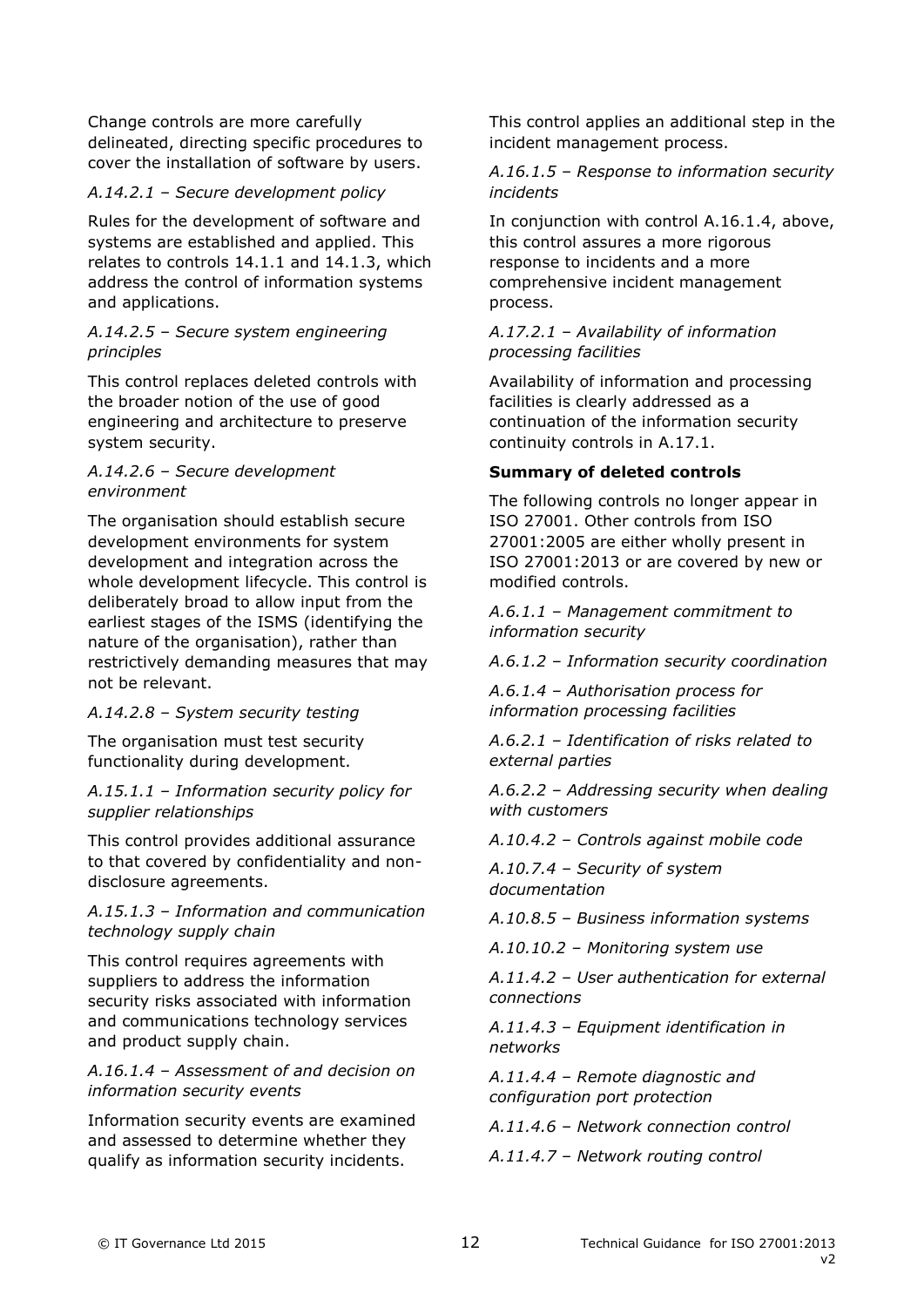*A.11.5.2 – User identification and authentication*

- *A.11.5.5 – Session time-out*
- *A.11.5.6 – Limitation of connection time*
- *A.11.6.2 – Sensitive system isolation*
- *A.12.2.1 – Input data validation*
- *A.12.2.2 – Control of internal processing*
- *A.12.2.3 – Message integrity*
- *A.12.2.4 – Output data validation*
- *A.12.5.4 – Information leakage*

*A.14.1.2 – Business continuity and risk assessment*

*A.14.1.4 – Business continuity planning framework*

*A.15.1.5 – Prevention of misuse of information processing facilities*

*A.15.3.2 – Protection of information systems audit tools*

#### **ISO 27001:2005**

#### **Controls**

Annex A contains 133 controls across 11 control categories.

Controls from other sources may be used to plug gaps not covered by Annex A controls.

#### **ISO 27001:2013**

#### **Controls**

Annex A contains 114 controls across 14 control categories.

Controls (from any source) are identified before referring to Annex A.

#### *Implications for transition*

While many controls have been retained from the 2005 version of the Standard, the 2013 iteration has been restructured, so older controls may now act on different control objectives. Although your risk assessment will drive how you select the controls to manage your information risks, you should re-examine how each control is implemented in order to ensure that your information security objectives are being fulfilled.

It is also worth noting that controls are selected *before* consulting Annex A, which allows organisations to select (from any source) the controls that fit best with their processes before filling in the remaining gaps with the Annex A controls.

#### **ISO 27001:2005**

#### **Documentation**

The Standard recognises two forms of documentation: documents and records.

Documents include policies, procedures, process diagrams, etc.

Records track work completed, audit schedules, etc.

#### **ISO 27001:2013**

#### **Documentation**

The Standard makes no distinction between documents and records.

Documents and records are subject to the same control requirements.

*Implications for transition*

This should have little impact on an existing ISMS, especially if the organisation already uses a quality management system (QMS), such as one based on ISO/IEC 9001. The primary distinction between the 2005 and 2013 versions is that documents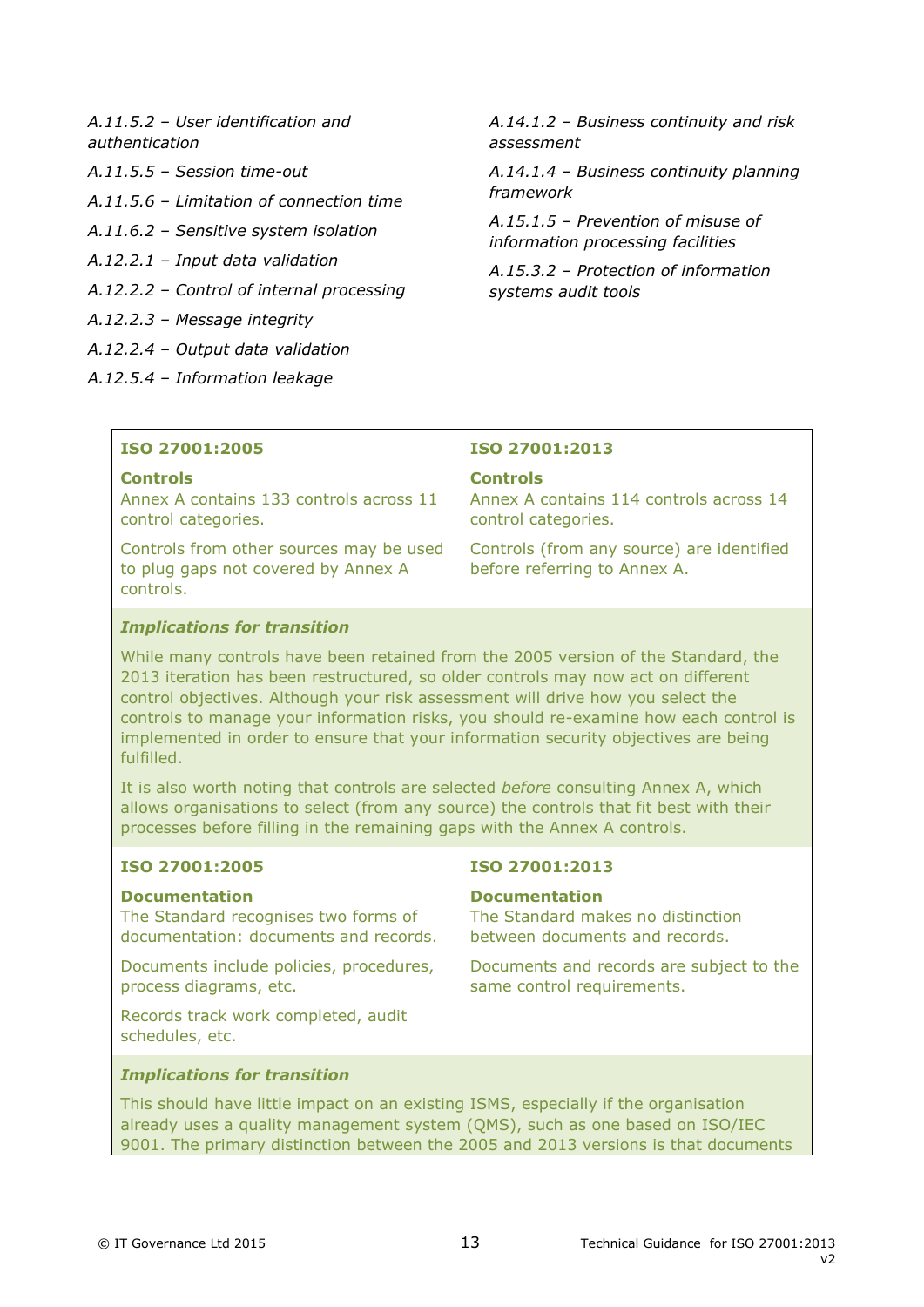and records are no longer distinct, and so the security procedures for each are streamlined.

#### **ISO 27001:2005**

#### **Measuring effectiveness**

There is a requirement to define how the effectiveness of controls is measured and how that measurement will be assessed.

The organisation must identify its own measurement and monitoring regime in order to prove the efficacy of its ISMS.

#### **ISO 27001:2013**

#### **Measuring effectiveness**

The Standard requires a process for measuring the effectiveness of the ISMS, its processes and controls. It specifies the requirements for measurement.

The Standard mandates a process for defining the measurement and monitoring regime.

#### *Implications for transition*

The process specified in ISO 27001:2013 is much more rigorous and is open to external examination, which will prove useful in ensuring that the ISMS complies with the Standard. As such, there is little to lose from adopting this methodology, even if the organisation opts to continue using the 2005 specification in the short term.

#### **ISO 27001:2005**

#### **Certification**

An ISMS can be certified to ISO 27001:2005 by any accredited certification body.

#### **Existing certifications to ISO**

27001:2005 are valid until 1 October 2015, after which organisations must have transitioned to the new version of the Standard.

All new certificates to the Standard must now be issued to ISO 27001:2013.

#### **ISO 27001:2013**

#### **Certification**

An ISMS can only be certified to ISO 27001:2013 by an accredited certification body that has itself transitioned to the new version of the Standard.

Certification bodies have until the end of April 2015 to transition.

After 1 October 2015, all certificates will be to the new version of the Standard.

#### *Implications for transition*

Achieving accredited certification to the new version of the Standard depends on your certification body being recognised by an accreditation body (UKAS in the UK) as capable of carrying out ISO 27001:2013 certifications.

Your certification body may conduct surveillance audits of your ISMS against the requirements of ISO 27001:2005 until it requires you to transition to ISO 27001:2013, but will be unable to certify your organisation against it.

In the United Kingdom, all accredited certification bodies are expected to transition to ISO 27001:2013 by the end of April 2015. Your surveillance audits will continue to be carried out against the 2005 version of the Standard until then, after which you are more likely to be assessed against ISO 27001:2013 – though you should check this in advance with the certification body concerned.

Global conformity to ISO 27001:2013 is required by 1 October 2015, when all transitions by certification bodies must be completed.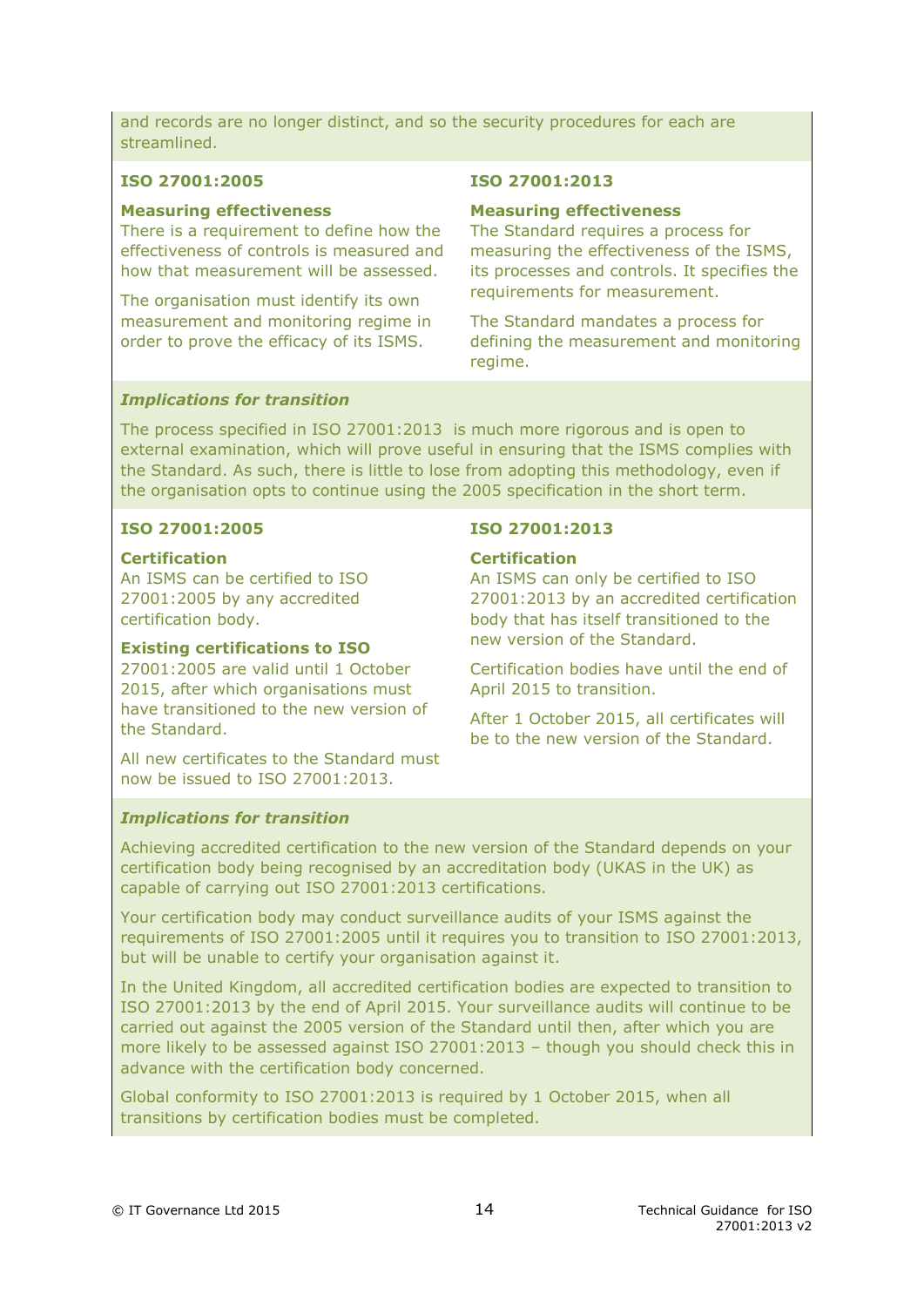**Please note:** If you are in any doubt about the best course of action for your particular circumstances, we advise you to contact IT Governance on **+44 845 070 1750** or **[email us](mailto:servicecentre@itgovernance.co.uk)** today.

#### **ISO 27001:2005**

**Integration with other standards**

Although the Standard is designed to integrate with other ISO/IEC standards, it should be noted that many reference standards (ISO14001 and ISO9001, for example) have been updated since 2005 and integration may not be as easy.

#### **ISO 27001:2013**

**Integration with other standards**

The Standard is designed to better integrate with other ISO/IEC management system standards.

Terms and definitions are standardised across the ISO 27000 family, using those provided in ISO27000, and the Standard adopts Annex SL, the harmonised structure now utilised for all ISO management system standards.

#### *Implications for transition*

It is good practice to ensure that other standards with which you comply are up to date and integrate correctly. This is increasingly difficult with older standards, and you will need to put in additional effort to make sure they remain aligned.

#### **General conclusions**

There are numerous benefits to achieving certification to the new version of the Standard.

- Large organisations can continue using any continual improvement process they currently employ (PDCA is no longer a requirement).
- **Equally, organisations required to use specific process models (based on COBIT®,** ITIL<sup>®</sup>, etc.) have reduced barriers to entry.
- The Standard is more flexible in general.
- The ISO31000 risk assessment link ties information security risk management into corporate risk management approaches.
- As more standards begin to use the Annex SL structure, it will be simpler to maintain coherency/integration.

If you are currently certified to ISO 27001:2005, your certification body may have already got in touch with you to inform you of the deadline when you will be expected to transition to ISO 27001:2013.

Revising your ISMS needn't be the daunting undertaking it may at first seem. IT Governance offers a full range of ISO 27001:2013 transition resources to help you revise your existing ISMS to comply with the new version of the Standard whatever your resources or expertise. See below for more details.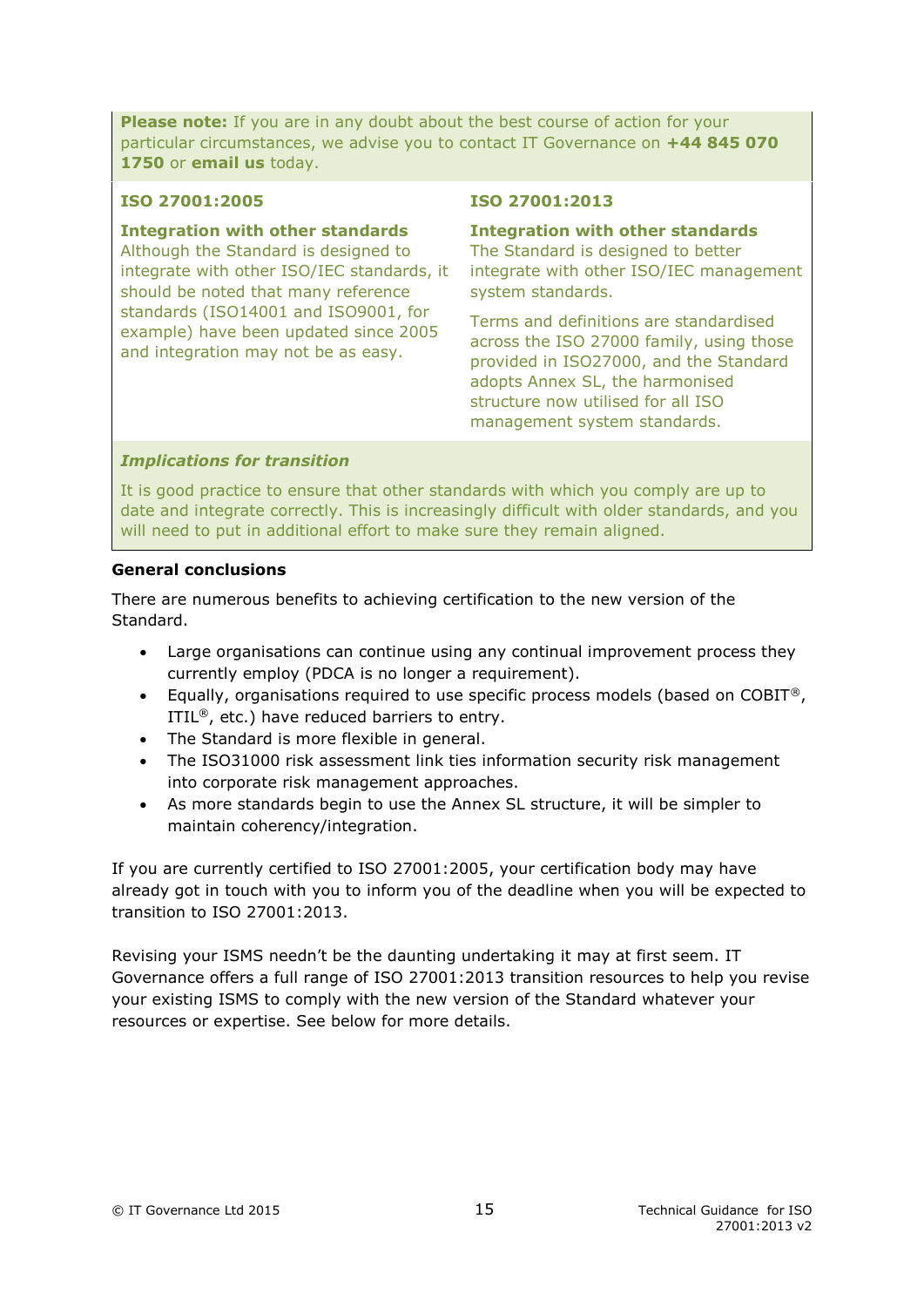## **Useful Resources**

IT Governance offers a unique range of products and services, including books, standards, pocket guides, training courses, staff awareness solutions and professional consultancy services.

## **Standards**

#### [ISO/IEC 27001:2013 and ISO/IEC 27002:2013](https://www.itgovernance.co.uk/shop/product/iso-iec-27001-2013-and-iso-iec-27002-2013?utm_source=green-paper&utm_medium=technicalguidance)

 $\frac{1}{2\sqrt{2}}$ 

This package includes both the new (2013) editions of ISO/IEC 27001 and ISO/IEC 27002 that have been updated to reflect international best practice for information security.

## Tools

### ISO 27001:2005 [to ISO 27001:2013 Conversion Tool](https://www.itgovernance.co.uk/shop/product/iso-iec-27001-2013-and-iso-iec-27002-2013utm_source=green-paper&utm_medium=technicalguidance)



This tool maps the controls in ISO 27001:2005 to those in ISO 27001:2013, and provides guidance where controls have been deleted, relocated, adjusted and added to the Standard, helping certified organisations make the transition from their existing ISO 27001:2005-compliant ISMS to an ISO 27001:2013-compliant ISMS.

## Implementation solutions

#### ISO 27001:2013 [implementation](https://www.itgovernance.co.uk/iso27001-solutions?utm_source=green-paper&utm_medium=technicalguidance) packages



IT Governance's packaged ISO27001 implementation solutions will enable you to implement an ISO 27001:2013-compliant ISMS at a speed and for a budget appropriate to your individual needs and preferred project approach. Each fixed-price solution is a combination of products and services that can be accessed online and deployed by any company in the world.

### Books

#### [An Introduction to Information Security and ISO27001:2013](https://www.itgovernance.co.uk/shop/product/an-introduction-to-information-security-and-iso-27001-2013-a-pocket-guide-second-edition?utm_source=green-paper&utm_medium=technicalguidance)



Written by an acknowledged expert on the new ISO27001 Standard, *An Introduction to Information Security and ISO 27001:2013* is the ideal resource for anyone wanting a clear, concise and easy-to-read primer on information security. It will ensure the systems you put in place are effective, reliable and auditable.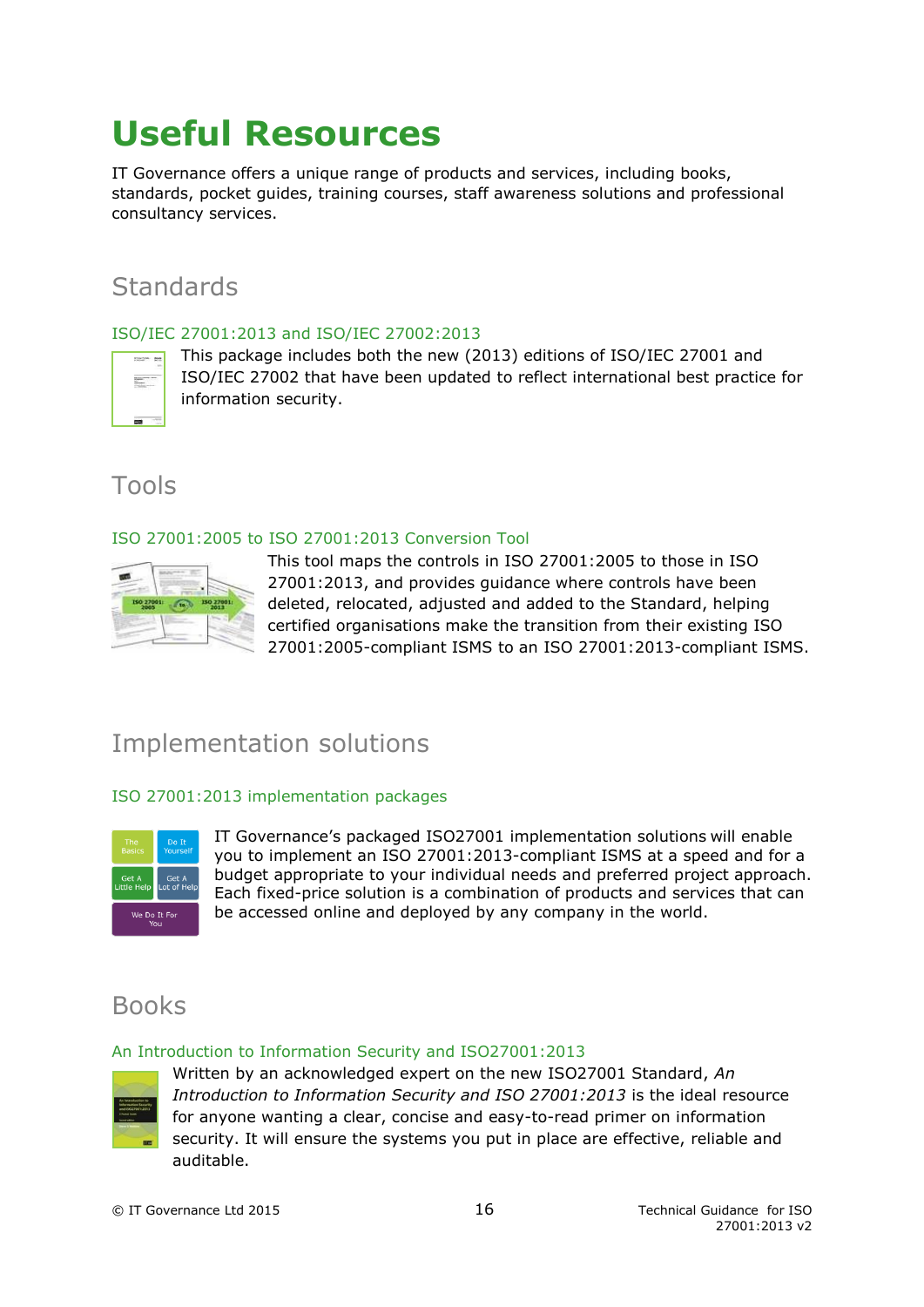#### [ISO27001/ISO27002: A Pocket Guide](https://www.itgovernance.co.uk/shop/product/iso27001iso27002-a-pocket-guide-second-edition?utm_source=green-paper&utm_medium=technicalguidance)



Information is one of your organisation's most important resources. Keeping it secure is therefore vital to your business. This pocket guide provides a concise introduction to the 2013 iterations of these two important information security management standards.

#### Nine Steps to Success - [An ISO 27001:2013 Implementation Overview](https://www.itgovernance.co.uk/shop/product/nine-steps-to-success-an-iso-27001-implementation-overview-third-edition?utm_source=green-paper&utm_medium=technicalguidance)



Completely up to date with ISO 27001:2013, this is the new edition of the original no-nonsense guide to successful ISO27001 certification. *Nine Steps to Success* outlines the nine essential steps to implementing an effective ISO 27001:2013-compliant ISMS.

### Training courses

#### [ISO 27001:2013 Certified ISMS Transition Training Course](https://www.itgovernance.co.uk/shop/product/iso27001-2013-certified-isms-transition-training-course?utm_source=green-paper&utm_medium=technicalguidance)



Save time and money with a single training course designed to provide an essential ISO 27001:2013 knowledge update for ISMS implementers and auditors. Ensure you upgrade your IBITGQ ISO27001 qualifications to maintain your professional development and career prospects.

### **Consultancy**

#### ISO [27001:2013 Transition Consultancy](https://www.itgovernance.co.uk/shop/product/iso27001-2013-transition-consultancy?utm_source=green-paper&utm_medium=technicalguidance)



IT Governance's ISO27001 Transition Consultancy service provides you with all the necessary support, guidance and advice you need to successfully transition your ISMS to compliance with ISO 27001:2013.